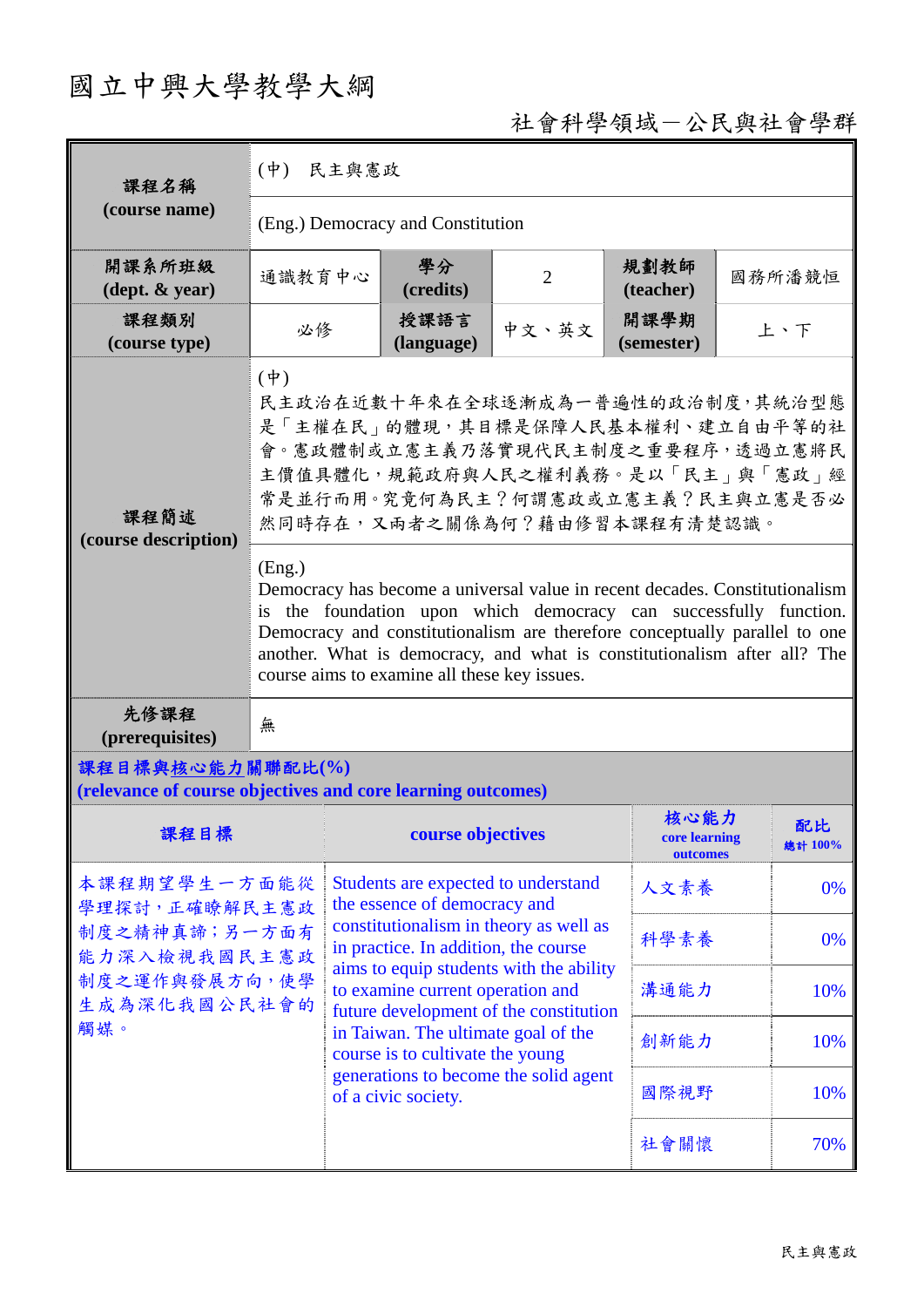## 課程目標之教學方法與評量方法

**(teaching and assessment methods for course objectives)** 

| 教學方法 (teaching methods) | 學習評量方式 (evaluation) |
|-------------------------|---------------------|
| 講授                      | 課堂參與30%             |
| 討論                      | 期中考30%              |
| 專題探討                    | 期末考 40%             |

## 授課內容(單元名稱與內容、習作 **/** 考試進度、備註)

**(course content and homework / tests schedule)** 

| 週次             | 單元           | 授<br>課<br>大<br>綱  |
|----------------|--------------|-------------------|
| 1              |              | 講授:普世性的定義:充分與必要條件 |
| $\overline{2}$ | 民主政治的涵義      | 講授:民主的理論與類型       |
| 3              |              | 講授:公民參與的理論與實際     |
| $\overline{4}$ |              | 講授:民主理論的演進        |
| 5              | 民主的理論與類型     | 講授:近代民主理論         |
|                |              | 分組討論:民主理論與台灣經驗    |
| 6              |              | 講授:民主的類型分析        |
| $\overline{7}$ |              | 講授:內閣制與總統制        |
| 8              | 民主國家的政府體制    | 講授:混合制、委員制與其它     |
|                |              | 分組討論:我國政府體制評析     |
| 9              |              | 期中考試              |
| 10             | 民主化之現況與未來    | 講授:第三波民主化與現況分析    |
| 11             |              | 講授:民主轉型理論與民主鞏固    |
|                |              | 短片賞析與討論:台灣民主化與選舉  |
| 12             | 立憲主義與憲政發展    | 講授:立憲主義的涵義        |
| 13             |              | 講授:立憲主義的發展歷程      |
|                |              | 短片賞析與討論:英國憲政發展    |
| 14             |              | 講授:我國憲政發展概論       |
| 15             | 憲法的基本概念與權利保障 | 講授:憲法的性質與分類       |
|                |              | 短片賞析與討論:美國立國與憲法   |
| 16             |              | 講授:憲法的解釋、修改、與發展   |
| 17             |              | 講授:我國憲法沿革與修訂      |
| 18             |              | 期末考試              |

教科書**&**參考書目(書名、作者、書局、代理商、說明) **(textbook & other references)**